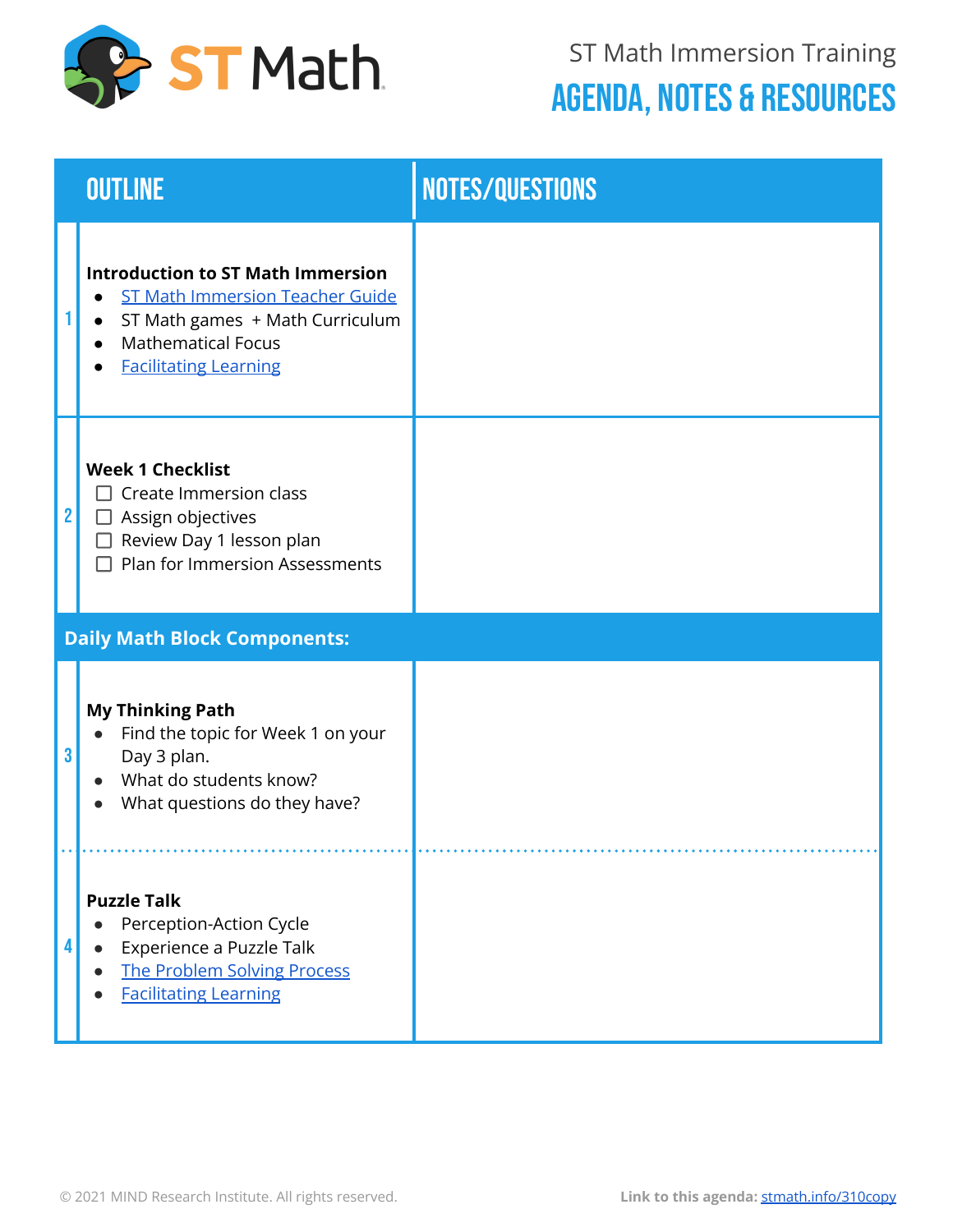

|                                                                                                                                   | <b>Daily Math Block Components: (continued)</b>                                                                                                                                               |                                                                                                           |  |  |  |
|-----------------------------------------------------------------------------------------------------------------------------------|-----------------------------------------------------------------------------------------------------------------------------------------------------------------------------------------------|-----------------------------------------------------------------------------------------------------------|--|--|--|
| 5                                                                                                                                 | <b>Problem Solving</b><br>Problem of the Day<br>$\bullet$<br>Math Journal<br>$\bullet$<br><b>Student Work Examples</b><br>Sharing student work and strategies<br><b>Facilitating Learning</b> |                                                                                                           |  |  |  |
|                                                                                                                                   | <b>Instructional Stations</b>                                                                                                                                                                 |                                                                                                           |  |  |  |
|                                                                                                                                   | 1. Small Group Instruction<br>Plan procedures and routines for small groups<br>and station rotations.                                                                                         | 3. ST Math 1:1 Experience<br>Plan how you will introduce, model, and monitor<br>expectations for Journals |  |  |  |
| 2. Number Sense Games<br>Plan how you will introduce and model<br>expectations for playing games and filling out<br>Exit Tickets. |                                                                                                                                                                                               | 4. Design Challenge<br>Plan how you will utilize the Design Station.                                      |  |  |  |
|                                                                                                                                   | <b>Wrap Up</b><br>Learning Showcase (optional)<br><b>Immersion Teacher Planner</b><br>Three words that describe your key<br>take-aways about ST Math Immersion.                               |                                                                                                           |  |  |  |